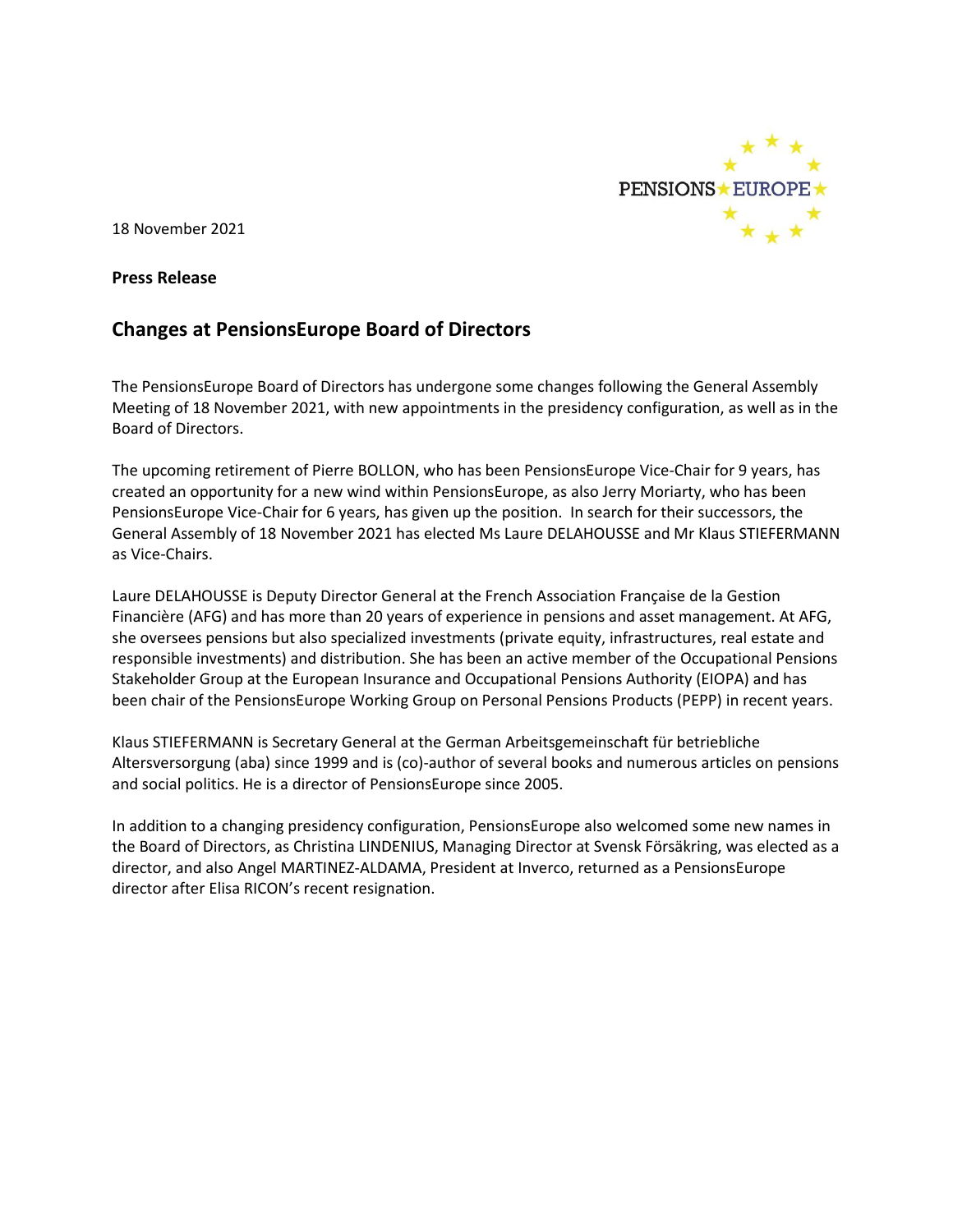## **About PensionsEurope**

**PensionsEurope** represents national associations of pension funds and similar institutions for workplace and other funded pensions. Some members operate purely individual pension schemes. PensionsEurope has 25 member associations in 18 EU Member States and 4 other European countries<sup>1</sup>.

PensionsEurope member organisations cover different types of workplace pensions for over **110 million people.** Through its Member Associations PensionsEurope represents more than **€ 4 trillion of assets** managed for future pension payments. In addition, many members of PensionsEurope also cover personal pensions, which are connected with an employment relation.

PensionsEurope also has **22 Corporate and Supporter Members** which are various service providers and stakeholders that work with IORPs.

PensionsEurope has established a **Central & Eastern European Countries Forum (CEEC Forum)** to discuss issues common to pension systems in that region.

PensionsEurope has established a **Multinational Advisory Group (MAG)** which delivers advice on pension issues to PensionsEurope. It provides a collective voice and information sharing for the expertise and opinions of multinationals.

## **What PensionsEurope stands for**

- A regulatory environment encouraging workplace pension membership;
- Ensure that more and more Europeans can benefit from an adequate income in retirement;
- Policies which will enable sufficient contributions and good returns.

## **Our members offer**

- Economies of scale in governance, administration and asset management;
- Risk pooling and often intergenerational risk-sharing;
- Often "not-for-profit" and some/all of the costs are borne by the employer;
- Members of workplace pension schemes often benefit from a contribution paid by the employer;
- Wide-scale coverage due to mandatory participation, sector-wide participation based on collective agreements and soft-compulsion elements such as auto-enrolment;
- Good governance and alignment of interest due to participation of the main stakeholders.

*Contact: PensionsEurope Montoyerstraat 23 rue Montoyer – 1000 Brussels Belgium Tel: +32 (0)2 289 14 14*

<sup>&</sup>lt;sup>1</sup> EU Member States: Austria, Belgium, Bulgaria, Croatia, Denmark, Finland, France, Germany, Greece, Hungary, Ireland, Italy, Luxembourg, Netherlands, Portugal, Romania, Spain, Sweden. Non-EU Member States: Iceland, Norway, Switzerland, UK.